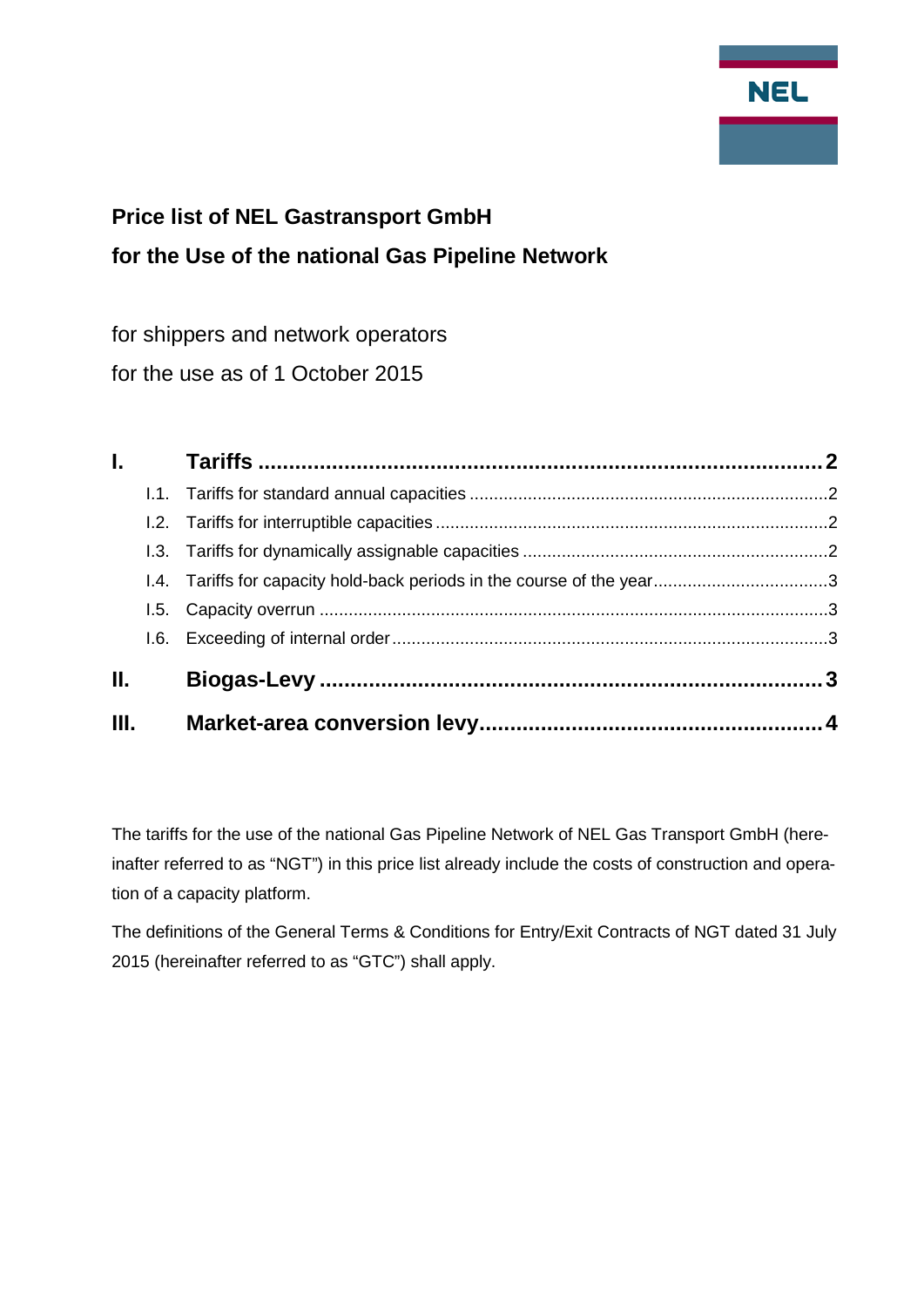

# <span id="page-1-0"></span>**I. Tariffs**

#### <span id="page-1-1"></span>**I.1. Tariffs for standard annual capacities**

The

- specific tariff for firm and free assignable Capacities in accordance with section 9 (1) lit. a, b, c, d GTC at entry and exit points with a booking period of 365 coherent days resp. 366 coherent days in a leap year and
- the tariff for the actual internal order of downstream network operators in accordance with section 18 of the "Kooperationsvereinbarung zwischen den Betreibern von in Deutschland gelegenen Gasversorgungsnetzen in der Änderungsfassung vom 30. Juni 2015" (hereinafter referred to as "KoV")

arise from the following table:

| <b>Tariffs for Standard annual Capacities</b>                                  |                      |                       |                        |  |  |
|--------------------------------------------------------------------------------|----------------------|-----------------------|------------------------|--|--|
| (Firm and free assignable capacities with a booking period of a coherent year) |                      |                       |                        |  |  |
| <b>Grid Point</b>                                                              | <b>Grid point-ID</b> | <b>Flow Direction</b> | Tariff (EUR/(kWh/h)/a) |  |  |
| Greifswald                                                                     | 93200                | Entry                 | 4.55                   |  |  |
| Greifswald IKG                                                                 | 92070                | Exit                  | 4.55                   |  |  |
| Boizenburg                                                                     | 93DRA                | Exit                  | 4.55                   |  |  |

Additional to the tariffs at some grid points the specific biogas levy in accordance with section II and the market area conversion levy in accordance with section III will be charged.

#### <span id="page-1-2"></span>**I.2. Tariffs for interruptible capacities**

The tariff for interruptible capacities in accordance with section 9 (1) GTC amounts to 90% of the tariff for firm capacity as per section I.1. This does also apply for interruptible internal order in accordance with section 11 (8) KoV.

#### <span id="page-1-3"></span>**I.3. Tariffs for dynamically assignable capacities**

The tariff for dynamically assignable capacities in accordance with section 1 of the supplementary Terms & Conditions of NGT (Appendix GTC 3) amounts to 100% of the tariff for firm capacity as per section I.1. Dynamically assignable capacities will be published separately.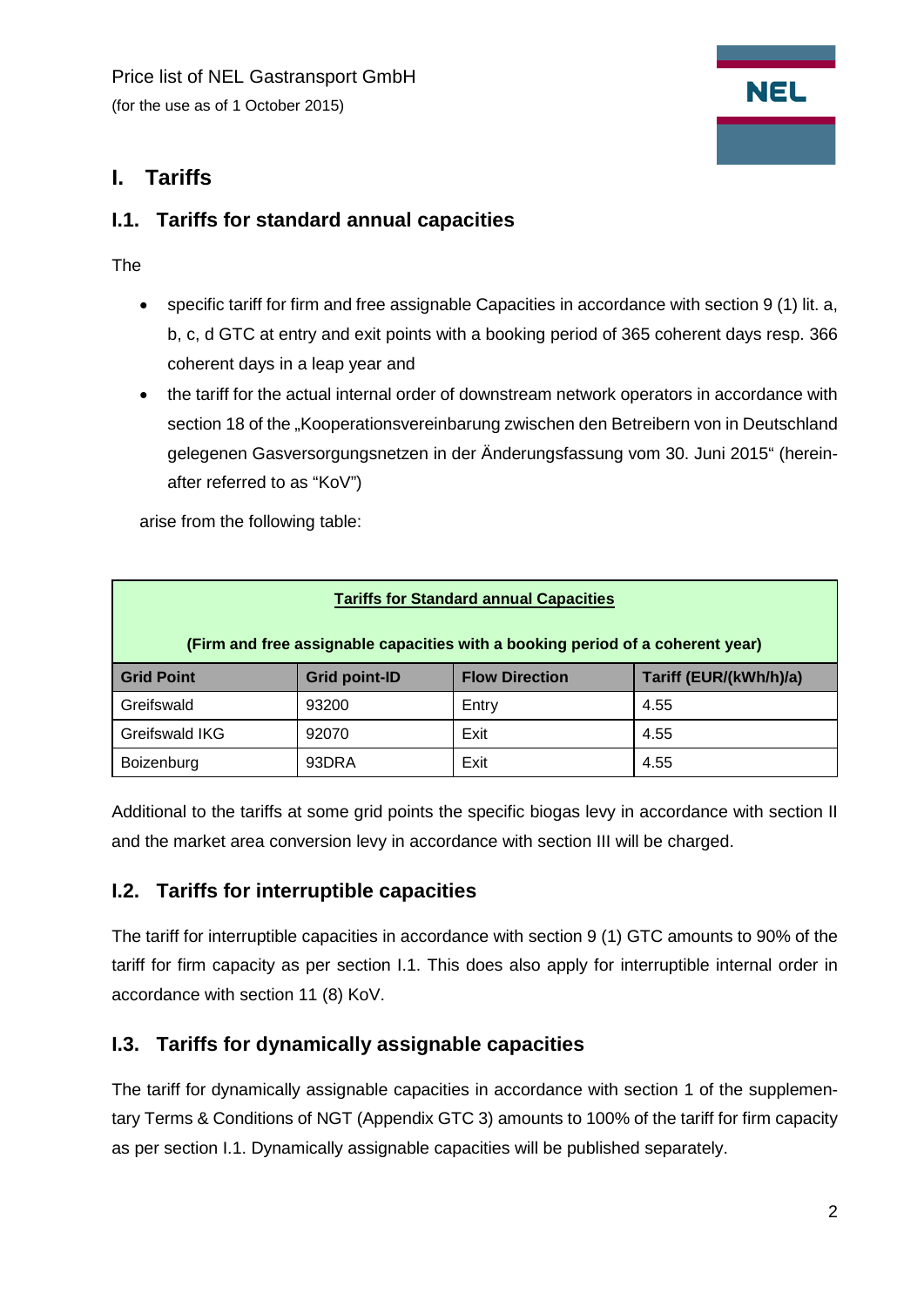Price list of NEL Gastransport GmbH (for the use as of 1 October 2015)

# **NEL**

#### <span id="page-2-0"></span>**I.4. Tariffs for capacity hold-back periods in the course of the year**

The tariff for firm and free assignable capacities in accordance with section I.1 – I.3 with terms of less than year derives from the multiplication of the tariffs for standard annual capacities as per section I.1 – I.3 with a proportional volume of  $\frac{1}{365}$  for every booked day resp.  $\frac{1}{366}$  for every booked day in a leap year. As of 1 November 2015 for firm within day capacity in accordance with section 9 (2) GTC the respective daily tariff shall apply. As of 1 November 2015 for interruptible within day capacity from over-nomination the respective daily tariff for interruptible capacity shall be charged in accordance with section 13d (4).

The tariff for interruptible internal orders, especially in case of adjustments in accordance with section 15 KoV, is calculated in the same way as described above.

#### <span id="page-2-1"></span>**I.5. Capacity overrun**

If a customer exceeds the ordered capacity in an hour of a day, a contractual penalty in accordance with. Section 30 (4) of the GTC will be charged. This contractual penalty amounts to the fourfold of the regular tariff for the respective day at the affected grid point, as it is shown in this price list.

#### <span id="page-2-2"></span>**I.6. Exceeding of internal order**

If a network operator exceeds the ordered capacity in an hour of a day, the exceeding will be charged in accordance with section 18 section (6) KoV. The provisions as per section 18 (7) KoV remain unaffected. This contractual penalty in accordance with section 18 (7) amounts to the fourfold of the regular tariff for the respective day at the affected grid point, as it is shown in this price list.

# <span id="page-2-3"></span>**II. Biogas-Levy**

The specific actually biogas levy to be paid in addition to the tariffs amounts to 0.60 EUR/(kWh/h)/a in the year 2015. It is charged for grid connection points to end-consumers as well as to grid interconnection points to downstream network operators.